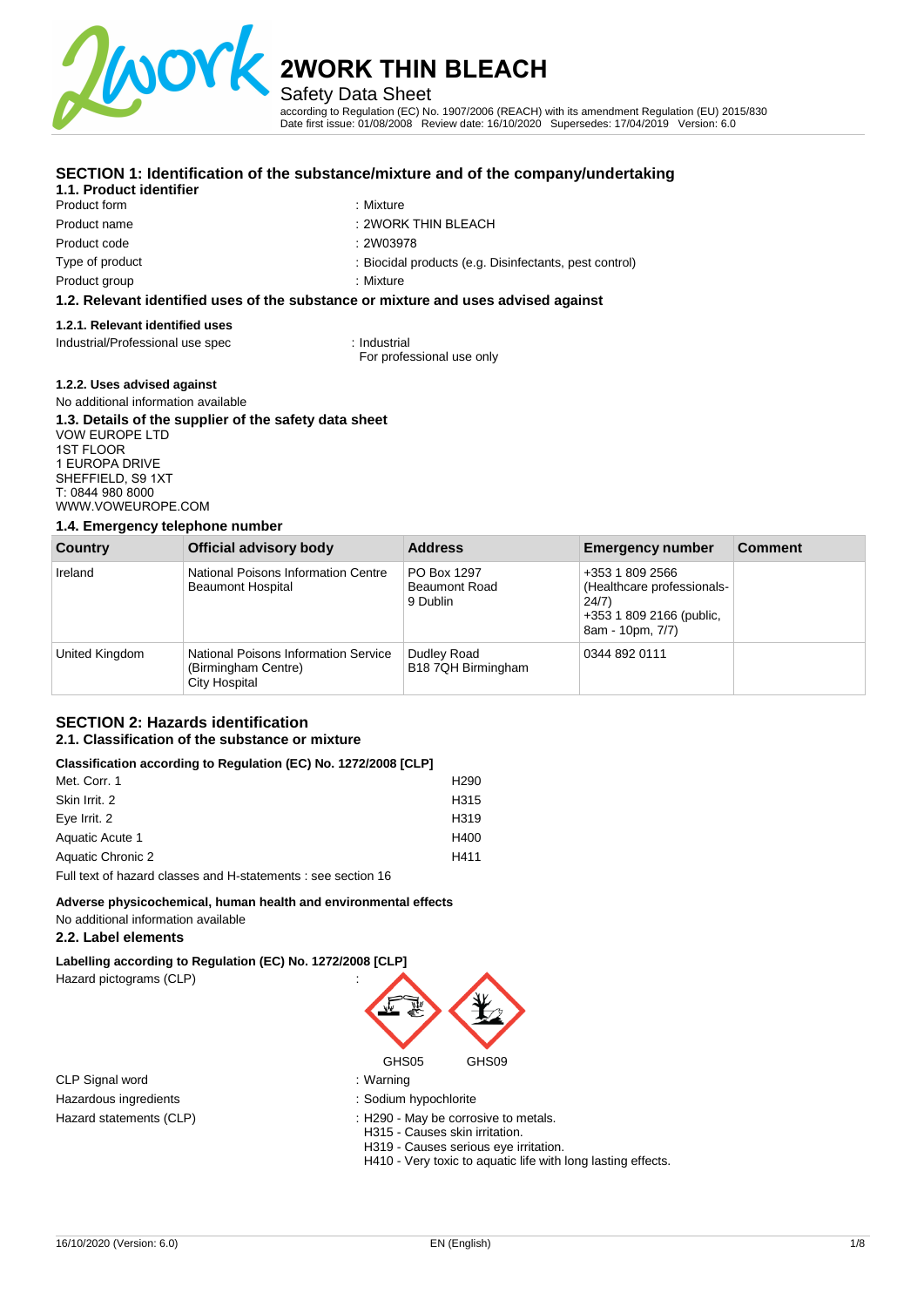## Safety Data Sheet

according to Regulation (EC) No. 1907/2006 (REACH) with its amendment Regulation (EU) 2015/830

| Precautionary statements (CLP) | : P102 - Keep out of reach of children.<br>P264 - Wash hands thoroughly after handling.<br>P280 - Wear protective gloves, eye protection.<br>P273 - Avoid release to the environment.<br>P302+P352 - IF ON SKIN: Wash with plenty of water.<br>P305+P351+P338 - IF IN EYES: Rinse cautiously with water for several minutes. Remove<br>contact lenses, if present and easy to do. Continue rinsing.<br>P337+P313 - If eye irritation persists: Get medical advice/attention. |
|--------------------------------|------------------------------------------------------------------------------------------------------------------------------------------------------------------------------------------------------------------------------------------------------------------------------------------------------------------------------------------------------------------------------------------------------------------------------------------------------------------------------|
| EUH-statements                 | : EUH206 - Warning! Do not use together with other products. May release dangerous<br>gases (chlorine).                                                                                                                                                                                                                                                                                                                                                                      |

#### **2.3. Other hazards**

This substance/mixture does not meet the PBT criteria of REACH regulation, annex XIII

This substance/mixture does not meet the vPvB criteria of REACH regulation, annex XIII

### **SECTION 3: Composition/information on ingredients**

### **3.1. Substances**

### Not applicable

**3.2. Mixtures** 

| <b>Name</b>         | <b>Product identifier</b>                                                                                | $\%$ | <b>Classification according to</b><br><b>Regulation (EC) No.</b><br>1272/2008 [CLP] |
|---------------------|----------------------------------------------------------------------------------------------------------|------|-------------------------------------------------------------------------------------|
| Sodium hypochlorite | (CAS-no) 7681-52-9<br>(Einecs nr) 231-668-3<br>(EG annex nr) 017-011-00-1<br>(REACH-no) 01-2119488154-34 | .5   | Met. Corr. 1, H290<br>Skin Corr. 1B, H314<br>Aquatic Acute 1, H400 (M=10)           |

| <b>Specific concentration limits:</b> |                                                                                                          |                                      |
|---------------------------------------|----------------------------------------------------------------------------------------------------------|--------------------------------------|
| <b>Name</b>                           | <b>Product identifier</b>                                                                                | <b>Specific concentration limits</b> |
| Sodium hypochlorite                   | (CAS-no) 7681-52-9<br>(Einecs nr) 231-668-3<br>(EG annex nr) 017-011-00-1<br>(REACH-no) 01-2119488154-34 | $(5 ≤ C ≤ 100)$ EUH031               |

Full text of H-statements: see section 16

## **SECTION 4: First aid measures**

| 4.1. Description of first aid measures                                                                                 |                                                                                                                                                                                                                 |
|------------------------------------------------------------------------------------------------------------------------|-----------------------------------------------------------------------------------------------------------------------------------------------------------------------------------------------------------------|
| General advice                                                                                                         | : Never give anything by mouth to an unconscious person. If you feel unwell, seek medical<br>advice (show the label where possible).                                                                            |
| Inhalation                                                                                                             | : Allow affected person to breathe fresh air. Allow the victim to rest.                                                                                                                                         |
| Skin contact                                                                                                           | : Wash with plenty of water/ Wash contaminated clothing before reuse. If skin irritation<br>occurs: Get medical advice/attention. Specific treatment (see supplemental first aid<br>instruction on this label). |
| Eye contact                                                                                                            | : Rinse cautiously with water for several minutes. Remove contact lenses, if present and<br>easy to do. Continue rinsing. If eye irritation persists: Get medical advice/attention.                             |
| Ingestion                                                                                                              | : Rinse mouth. Do NOT induce vomiting. Obtain emergency medical attention.                                                                                                                                      |
| 4.2. Most important symptoms and effects, both acute and delayed                                                       |                                                                                                                                                                                                                 |
| Acute effects inhalation                                                                                               | : Inhalation may cause irritation, cough, shortness of breath.                                                                                                                                                  |
| Acute effects skin                                                                                                     | : Causes skin irritation.                                                                                                                                                                                       |
| Acute effects eyes                                                                                                     | : Causes serious eye irritation. Redness.                                                                                                                                                                       |
| Acute effects oral route                                                                                               | : May cause irritation to the digestive tract.                                                                                                                                                                  |
| 4.3. Indication of any immediate medical attention and special treatment needed<br>No additional information available |                                                                                                                                                                                                                 |
| <b>SECTION 5: Firefighting measures</b><br>5.1. Extinguishing media<br>Suitable extinguishing media                    | : Water.                                                                                                                                                                                                        |
| 5.2. Special hazards arising from the substance or mixture                                                             |                                                                                                                                                                                                                 |
| Hazardous decomposition products in case of fire                                                                       | : Toxic fumes may be released.                                                                                                                                                                                  |
| 5.3. Advice for firefighters                                                                                           |                                                                                                                                                                                                                 |
| Firefighting instructions                                                                                              | : Use water spray or fog for cooling exposed containers. Exercise caution when fighting any<br>chemical fire. Prevent fire fighting water from entering the environment.                                        |
| Protection during firefighting                                                                                         | : Do not enter fire area without proper protective equipment, including respiratory protection.                                                                                                                 |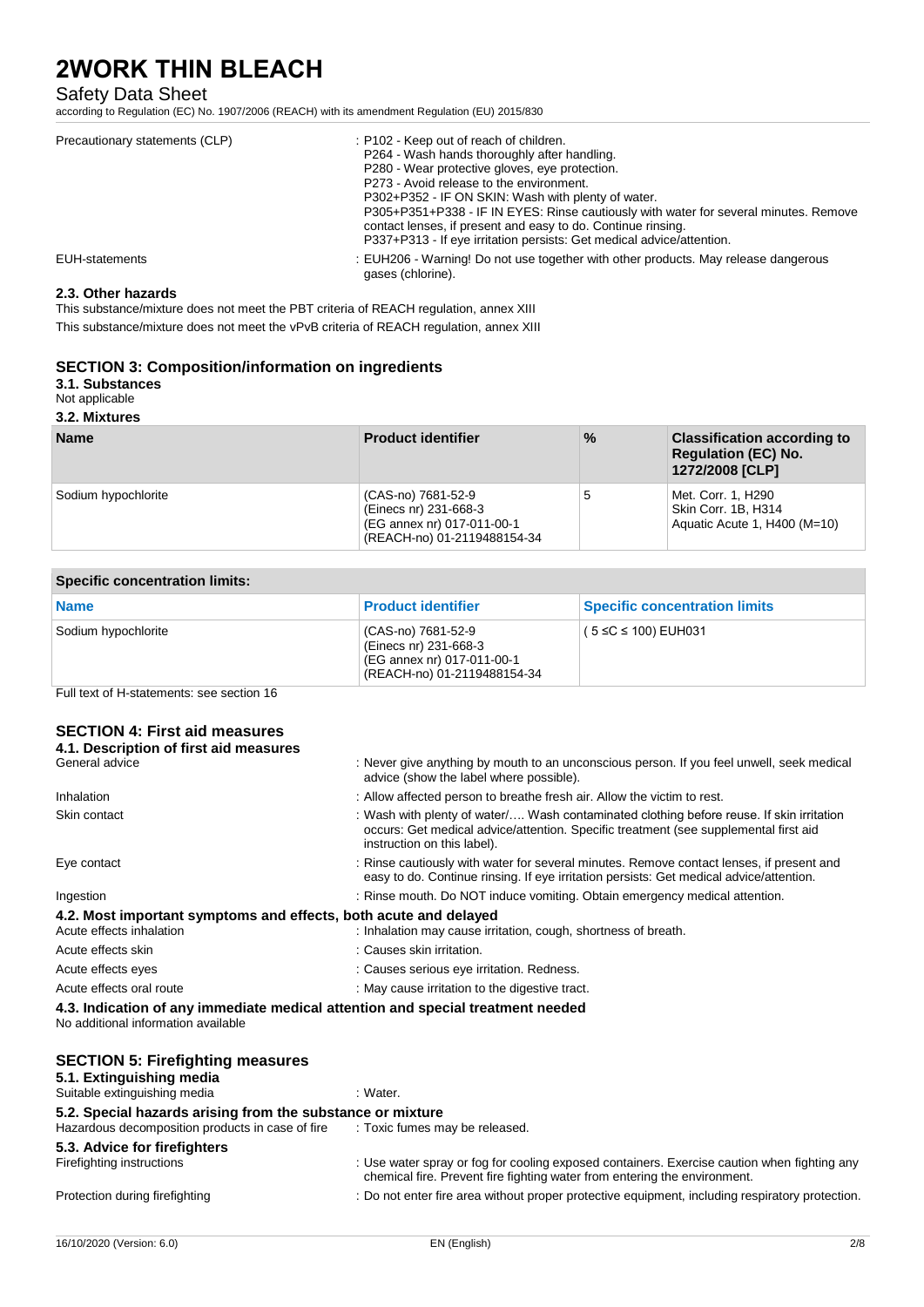## Safety Data Sheet

according to Regulation (EC) No. 1907/2006 (REACH) with its amendment Regulation (EU) 2015/830

| 6.1.1. For non-emergency personnel                                                            |                                                                                                                                                                                                        |
|-----------------------------------------------------------------------------------------------|--------------------------------------------------------------------------------------------------------------------------------------------------------------------------------------------------------|
| <b>Emergency procedures</b>                                                                   | : Evacuate unnecessary personnel.                                                                                                                                                                      |
| 6.1.2. For emergency responders                                                               |                                                                                                                                                                                                        |
| Protective equipment                                                                          | : Equip cleanup crew with proper protection.                                                                                                                                                           |
| <b>Emergency procedures</b>                                                                   | : Ventilate area.                                                                                                                                                                                      |
| 6.2. Environmental precautions                                                                | Prevent entry to sewers and public waters. Notify authorities if liquid enters sewers or public waters. Avoid release to the environment.                                                              |
| 6.3. Methods and material for containment and cleaning up<br>Methods for cleaning up          | : Soak up spills with inert solids, such as clay or diatomaceous earth as soon as possible.<br>Collect spillage. Store away from other materials. Absorb spillage to prevent material<br>damage.       |
| 6.4. Reference to other sections<br>See Heading 8. Exposure controls and personal protection. |                                                                                                                                                                                                        |
| <b>SECTION 7: Handling and storage</b><br>7.1. Precautions for safe handling                  |                                                                                                                                                                                                        |
| Additional hazards when processed                                                             | : May be corrosive to metals.                                                                                                                                                                          |
| Precautions for safe handling                                                                 | : Wash hands and other exposed areas with mild soap and water before eating, drinking or<br>smoking and when leaving work. Provide good ventilation in process area to prevent<br>formation of vapour. |
| Hygiene measures                                                                              | : Wash hands, forearms and face thoroughly after handling.                                                                                                                                             |
| 7.2. Conditions for safe storage, including any incompatibilities                             |                                                                                                                                                                                                        |
| Storage conditions                                                                            | : Store in a cool, well-ventilated place. Keep container tightly closed.                                                                                                                               |
| Incompatible products                                                                         | : Strong acids.                                                                                                                                                                                        |
|                                                                                               | : Sources of ignition. Direct sunlight.                                                                                                                                                                |
| Incompatible materials                                                                        |                                                                                                                                                                                                        |
| Packaging materials                                                                           | : Store in corrosive resistant container with a resistant inner liner, polyethylene.                                                                                                                   |

### **SECTION 8: Exposure controls/personal protection**

**8.1. Control parameters** 

## No additional information available

## **8.2. Exposure controls**

**Personal protective equipment:**

Avoid all unnecessary exposure.

# **Hand protection:** Wear protective gloves.

### **Eye protection:**

Chemical goggles or safety glasses

#### **Protective equipment:**

Wear suitable protective clothing

#### **Personal protective equipment symbol(s):**



### **Other information:** Do not eat, drink or smoke during use.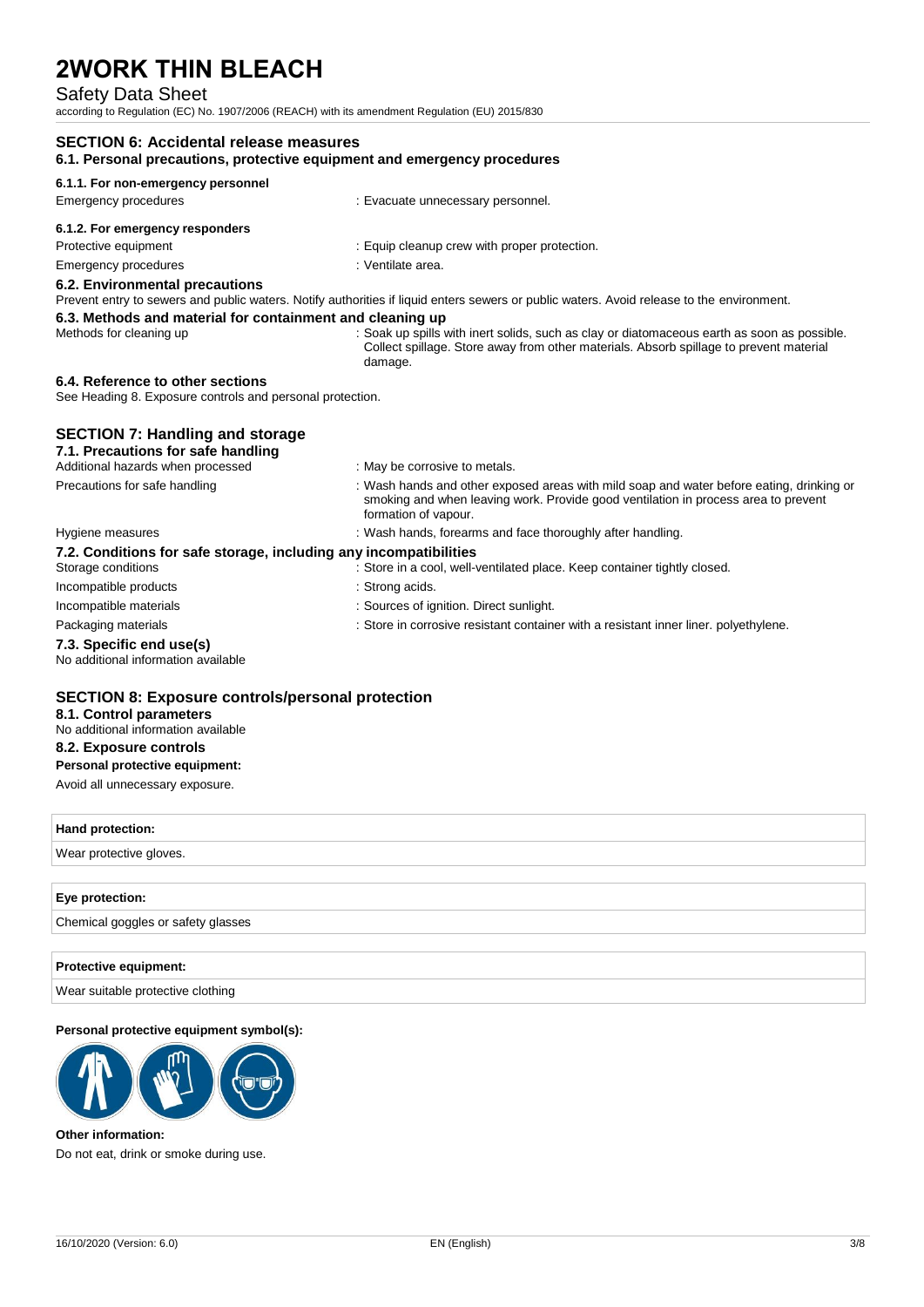## Safety Data Sheet

according to Regulation (EC) No. 1907/2006 (REACH) with its amendment Regulation (EU) 2015/830

## **SECTION 9: Physical and chemical properties**

| 9.1. Information on basic physical and chemical properties |  |  |
|------------------------------------------------------------|--|--|
|                                                            |  |  |

| Physical state                             | : Liquid            |
|--------------------------------------------|---------------------|
| Physical state/form                        | : Liquid.           |
| Colour                                     | : Pale yellow.      |
| Odour                                      | : Characteristic.   |
| Odour threshold                            | : No data available |
| рH                                         | $: 10.5 - 11$       |
| pH solution                                | $: 1 \%$            |
| Relative evaporation rate (butylacetate=1) | : No data available |
| Melting point/range                        | : 0 °C              |
| Freezing point                             | : No data available |
| Boiling point/Boiling range                | : 100 $^{\circ}$ C  |
| Flash point                                | : No data available |
| Autoignition temperature                   | : No data available |
| Decomposition temperature                  | : No data available |
| Flammability (solid, gas)                  | : Non flammable.    |
| Vapour pressure                            | : No data available |
| Relative vapour density at 20 °C           | : No data available |
| Relative density                           | : $1.079$           |
| Solubility                                 | : Soluble in water. |
| Log Pow                                    | : No data available |
| Viscosity, kinematic                       | : No data available |
| Viscosity, dynamic                         | : No data available |
| <b>Explosive properties</b>                | : No data available |
| Oxidising properties                       | : No data available |
| <b>Explosive limits</b>                    | : No data available |
| 9.2. Other information                     |                     |

No additional information available

### **SECTION 10: Stability and reactivity**

### **10.1. Reactivity**  No additional information available **10.2. Chemical stability**  Stable under normal conditions. **10.3. Possibility of hazardous reactions**  No dangerous reactions known under normal conditions of use. **10.4. Conditions to avoid**  Direct sunlight. Extremely high or low temperatures. **10.5. Incompatible materials**  Strong acids. metals. May be corrosive to metals. **10.6. Hazardous decomposition products**  fume. Carbon monoxide. Carbon dioxide.

### **SECTION 11: Toxicological information**

| 11.1. Information on toxicological effects |                  |
|--------------------------------------------|------------------|
| Acute toxicity (oral)                      | : Not classified |
| Acute toxicity (dermal)                    | : Not classified |
| Acute toxicity (inhalation)                | : Not classified |

| Sodium hypochlorite (7681-52-9)   |                                            |
|-----------------------------------|--------------------------------------------|
| LD50 oral rat                     | > 2000 mg/kg                               |
| LD50 dermal rabbit                | > 2000 mg/kg                               |
| Skin corrosion/irritation         | : Causes skin irritation.<br>pH: 10.5 - 11 |
| Serious eye damage/irritation     | : Causes serious eye irritation.           |
| Respiratory or skin sensitisation | pH: 10.5 - 11<br>: Not classified          |
|                                   |                                            |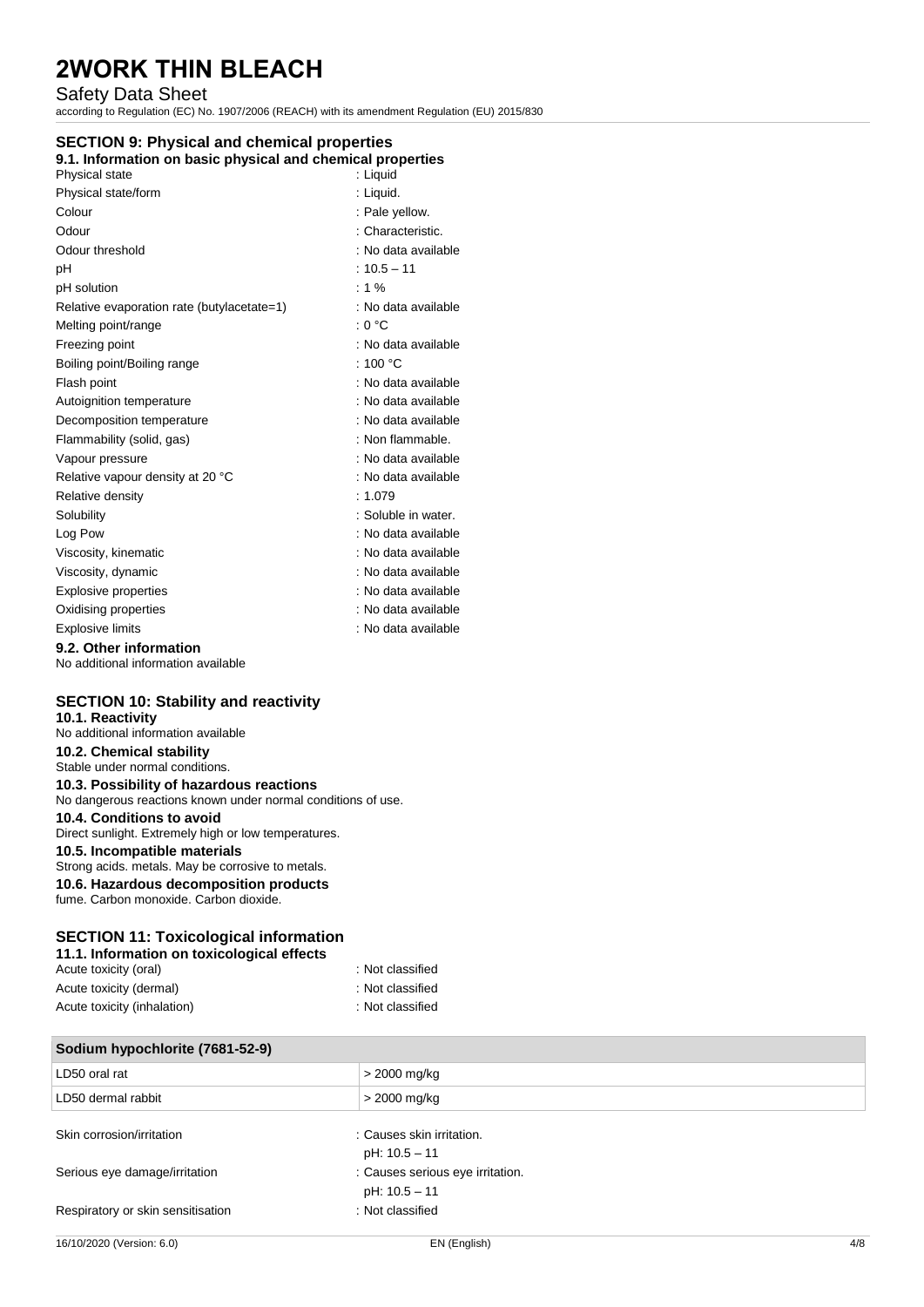## Safety Data Sheet

according to Regulation (EC) No. 1907/2006 (REACH) with its amendment Regulation (EU) 2015/830

| Additional information                                       | : Based on available data, the classification criteria are not met             |
|--------------------------------------------------------------|--------------------------------------------------------------------------------|
| Germ cell mutagenicity                                       | : Not classified                                                               |
| Additional information                                       | : Based on available data, the classification criteria are not met             |
| Carcinogenicity                                              | : Not classified                                                               |
| Additional information                                       | : Based on available data, the classification criteria are not met             |
| Reproductive toxicity                                        | : Not classified                                                               |
| Additional information                                       | : Based on available data, the classification criteria are not met             |
| STOT-single exposure                                         | : Not classified                                                               |
| Additional information                                       | : Based on available data, the classification criteria are not met             |
| STOT-repeated exposure                                       | : Not classified                                                               |
| Additional information                                       | : Based on available data, the classification criteria are not met             |
| Aspiration hazard                                            | : Not classified                                                               |
| Additional information                                       | : Based on available data, the classification criteria are not met             |
| Potential adverse human health effects and<br>symptoms       | : Based on available data, the classification criteria are not met.            |
| <b>SECTION 12: Ecological information</b><br>12.1. Toxicity  |                                                                                |
| Ecology - water                                              | : Very toxic to aquatic life. Toxic to aquatic life with long lasting effects. |
| Hazardous to the aquatic environment, short-term<br>(acute)  | : Very toxic to aquatic life.                                                  |
| Hazardous to the aquatic environment, long-term<br>(chronic) | : Toxic to aquatic life with long lasting effects.                             |

| Sodium hypochlorite (7681-52-9)     |                                                         |  |
|-------------------------------------|---------------------------------------------------------|--|
| LC50 fish 1                         | 0.06 mg/l (fresh water)                                 |  |
| LC50 fish 2                         | 0.032 mg/l (marine water)                               |  |
| EC50 Daphnia 1                      | 0.141 mg/l (Daphnia magna - fresh water)                |  |
| EC50 other aquatic organisms 1      | 0.026 mg/l (Crassostrea virginica - marine water)       |  |
| 12.2. Persistence and degradability |                                                         |  |
| <b>CHLOR 5</b>                      |                                                         |  |
| Persistence and degradability       | May cause long-term adverse effects in the environment. |  |

## **Sodium hypochlorite (7681-52-9)** Persistence and degradability Strong oxidizing agent. It will react with organic substances present in soil and sediments and degrades rapidly to chloride. Sodium hypochlorite is substantially removed in biological treatment processes. **12.3. Bioaccumulative potential CHLOR 5**  Bioaccumulative potential example of the No bioaccumulation.

## **Sodium hypochlorite (7681-52-9)** Bioaccumulative potential Bioaccumulation unlikely. **12.4. Mobility in soil**  No additional information available **12.5. Results of PBT and vPvB assessment**

**CHLOR 5**  This substance/mixture does not meet the PBT criteria of REACH regulation, annex XIII This substance/mixture does not meet the vPvB criteria of REACH regulation, annex XIII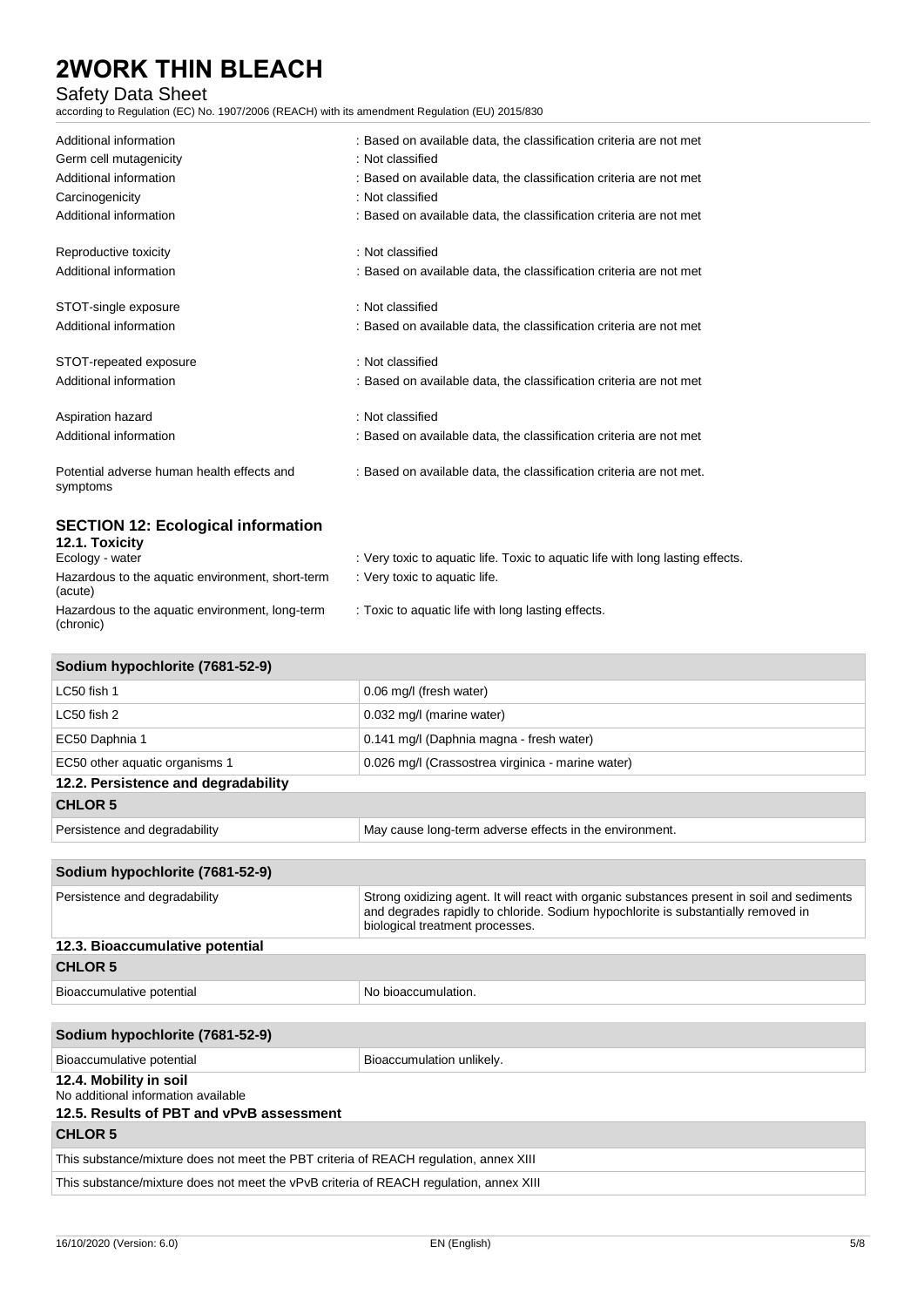## Safety Data Sheet

according to Regulation (EC) No. 1907/2006 (REACH) with its amendment Regulation (EU) 2015/830

# **12.6. Other adverse effects**

: Avoid release to the environment.

## **SECTION 13: Disposal considerations**

# 13.1. Waste treatment methods<br>Product/Packaging disposal recommendations

Product/Packaging disposal recommendations : Dispose in a safe manner in accordance with local/national regulations. Dispose of contents/container to hazardous or special waste collection point, in accordance with local, regional, national and/or international regulation.

- 
- Waste / unused products in the environment.

### **SECTION 14: Transport information**

In accordance with ADR / RID / IMDG / IATA / ADN

| <b>ADR</b>                                                                                           | <b>IMDG</b>                                                                                                                | <b>IATA</b>                                                                                            |
|------------------------------------------------------------------------------------------------------|----------------------------------------------------------------------------------------------------------------------------|--------------------------------------------------------------------------------------------------------|
| 14.1. UN number                                                                                      |                                                                                                                            |                                                                                                        |
| <b>UN 1760</b>                                                                                       | <b>UN 1760</b>                                                                                                             | <b>UN 1760</b>                                                                                         |
| 14.2. UN proper shipping name                                                                        |                                                                                                                            |                                                                                                        |
| CORROSIVE LIQUID, N.O.S.                                                                             | CORROSIVE LIQUID, N.O.S.                                                                                                   | Corrosive liquid, n.o.s.                                                                               |
| <b>Transport document description</b>                                                                |                                                                                                                            |                                                                                                        |
| UN 1760 CORROSIVE LIQUID, N.O.S.<br>(Sodium hypochlorite), 8, III, (E),<br>ENVIRONMENTALLY HAZARDOUS | UN 1760 CORROSIVE LIQUID, N.O.S.<br>(Sodium hypochlorite), 8, III, MARINE<br>POLLUTANT/ENVIRONMENTALLY<br><b>HAZARDOUS</b> | UN 1760 Corrosive liquid, n.o.s. (Sodium<br>hypochlorite), 8, III, ENVIRONMENTALLY<br><b>HAZARDOUS</b> |
| 14.3. Transport hazard class(es)                                                                     |                                                                                                                            |                                                                                                        |
| 8                                                                                                    | 8                                                                                                                          | 8                                                                                                      |
|                                                                                                      |                                                                                                                            |                                                                                                        |
| 14.4. Packing group                                                                                  |                                                                                                                            |                                                                                                        |
| Ш                                                                                                    | Ш                                                                                                                          | Ш                                                                                                      |
| <b>14.5. Environmental hazards</b>                                                                   |                                                                                                                            |                                                                                                        |
| Dangerous for the environment : Yes                                                                  | Dangerous for the environment : Yes<br>Marine pollutant: Yes                                                               | Dangerous for the environment : Yes                                                                    |
| No supplementary information available                                                               |                                                                                                                            |                                                                                                        |
| 14.6. Special precautions for user                                                                   |                                                                                                                            |                                                                                                        |
| <b>Overland transport</b>                                                                            |                                                                                                                            |                                                                                                        |
| Classification code (ADR)                                                                            | $\cdot$ C9                                                                                                                 |                                                                                                        |
| Special provisions (ADR)                                                                             | : 274                                                                                                                      |                                                                                                        |
| Limited quantities (ADR)                                                                             | : 51                                                                                                                       |                                                                                                        |
| Packing instructions (ADR)                                                                           | : P001, IBC03, LP01, R001                                                                                                  |                                                                                                        |
| Mixed packing provisions (ADR)<br>Portable tank and bulk container instructions<br>(ADR)             | : MP19<br>: T7                                                                                                             |                                                                                                        |
| Portable tank and bulk container special provisions<br>(ADR)                                         | : TP1, TP28                                                                                                                |                                                                                                        |
| Tank code (ADR)                                                                                      | : L4BN                                                                                                                     |                                                                                                        |
| Vehicle for tank carriage                                                                            | : $AT$                                                                                                                     |                                                                                                        |
| Transport category (ADR)                                                                             | : $3$                                                                                                                      |                                                                                                        |
| Special provisions for carriage - Packages (ADR)                                                     | : V12                                                                                                                      |                                                                                                        |
| Hazard identification number (Kemler No.)                                                            | :80                                                                                                                        |                                                                                                        |
| Orange plates                                                                                        | ÷.<br>80<br>1760                                                                                                           |                                                                                                        |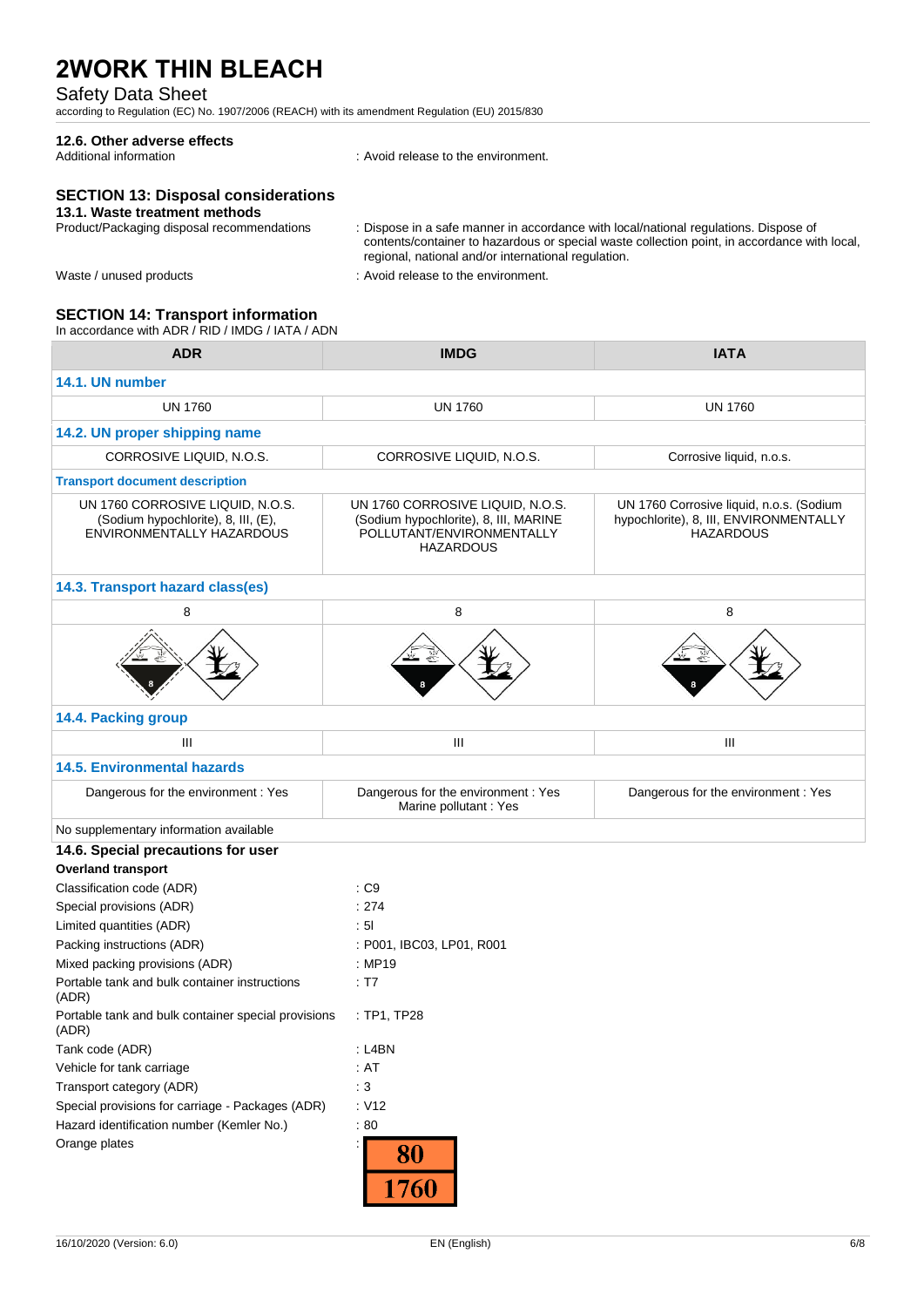### Safety Data Sheet

according to Regulation (EC) No. 1907/2006 (REACH) with its amendment Regulation (EU) 2015/830

| Tunnel code                                  | : E          |
|----------------------------------------------|--------------|
| EAC code                                     | : 2X         |
| APP code                                     | : B          |
| <b>Transport by sea</b>                      |              |
| Special provisions (IMDG)                    | : 223, 274   |
| Limited quantities (IMDG)                    | : 5 L        |
| Packing instructions (IMDG)                  | : P001, LP01 |
| IBC packing instructions (IMDG)              | : IBC03      |
| Air transport                                |              |
| PCA Limited quantities (IATA)                | : Y841       |
| PCA limited quantity max net quantity (IATA) | :1L          |
| PCA packing instructions (IATA)              | :852         |
| PCA max net quantity (IATA)                  | : 5L         |
| CAO packing instructions (IATA)              | :856         |
| CAO max net quantity (IATA)                  | : 60L        |
| Special provisions (IATA)                    | : A3, A803   |

**14.7. Transport in bulk according to Annex II of Marpol and the IBC Code** Not applicable

### **SECTION 15: Regulatory information**

**15.1. Safety, health and environmental regulations/legislation specific for the substance or mixture**

#### **15.1.1. EU-Regulations**

Contains no REACH substances with Annex XVII restrictions

Contains no substance on the REACH candidate list

Contains no REACH Annex XIV substances

Contains no substance subject to Regulation (EU) No 649/2012 of the European Parliament and of the Council of 4 July 2012 concerning the export and import of hazardous chemicals.

Contains no substance subject to Regulation (EU) No 2019/1021 of the European Parliament and of the Council of 20 June 2019 on persistent organic pollutants

#### **15.1.2. National regulations**

No additional information available

**15.2. Chemical safety assessment** 

No chemical safety assessment has been carried out

## **SECTION 16: Other information**<br>Data sources

: REGULATION (EC) No 1272/2008 OF THE EUROPEAN PARLIAMENT AND OF THE COUNCIL of 16 December 2008 on classification, labelling and packaging of substances and mixtures, amending and repealing Directives 67/548/EEC and 1999/45/EC, and amending Regulation (EC) No 1907/2006.

Other information : None.

| Full text of H- and EUH-statements: |                                                                   |  |
|-------------------------------------|-------------------------------------------------------------------|--|
| Aquatic Acute 1                     | Hazardous to the aquatic environment - Acute Hazard, Category 1   |  |
| Aquatic Chronic 2                   | Hazardous to the aquatic environment - Chronic Hazard, Category 2 |  |
| EUH031                              |                                                                   |  |
| Eye Irrit. 2                        | Serious eye damage/eye irritation, Category 2                     |  |
| Met. Corr. 1                        | Corrosive to metals, Category 1                                   |  |
| Skin Corr. 1B                       | Skin corrosion/irritation, Category 1, Sub-Category 1B            |  |
| Skin Irrit, 2                       | Skin corrosion/irritation, Category 2                             |  |
| H <sub>290</sub>                    | May be corrosive to metals.                                       |  |
| H314                                | Causes severe skin burns and eye damage.                          |  |
| H315                                | Causes skin irritation.                                           |  |
| H319                                | Causes serious eye irritation.                                    |  |
| H400                                | Very toxic to aquatic life.                                       |  |
| H411                                | Toxic to aquatic life with long lasting effects.                  |  |